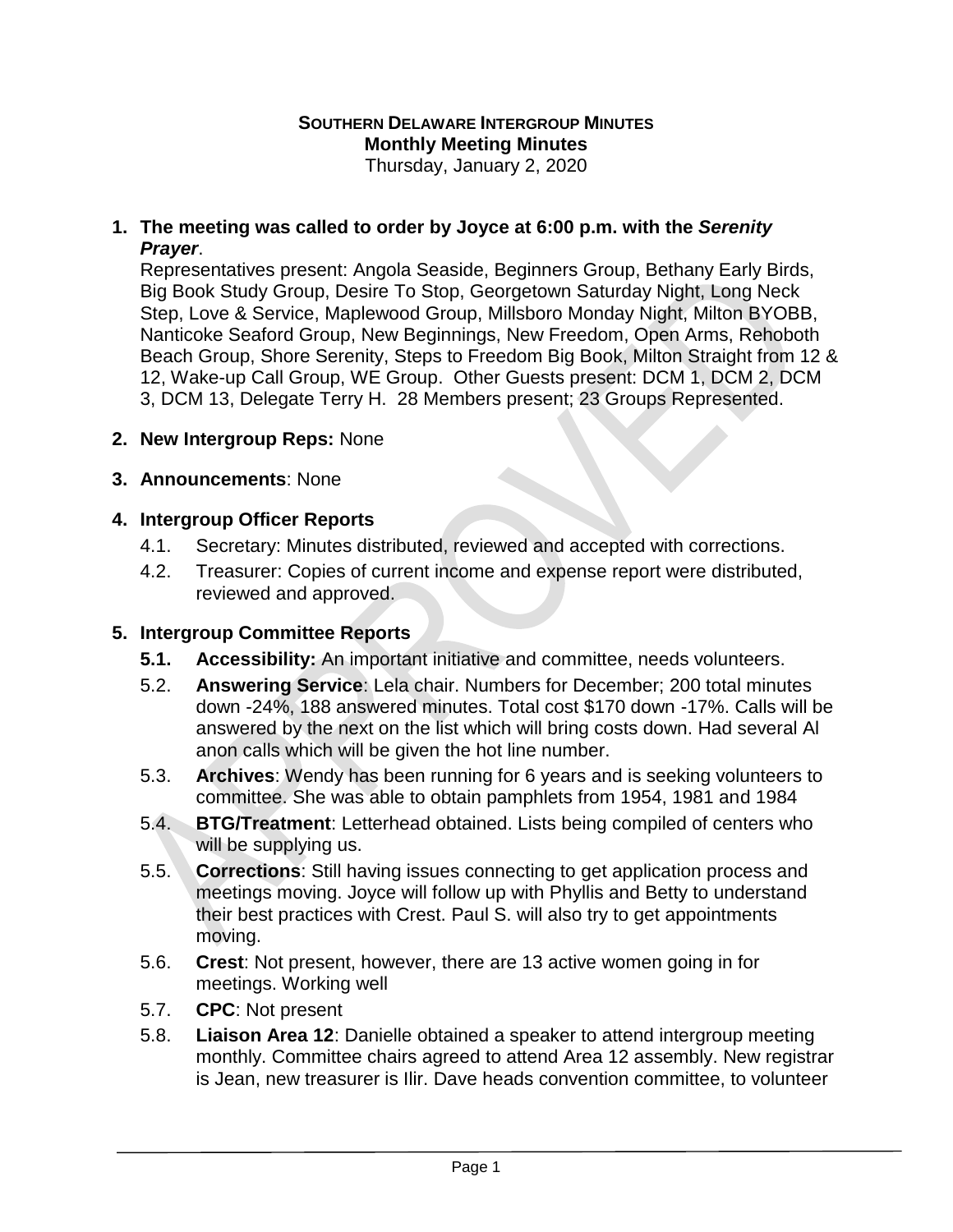email him at Davidp68@delawareaa.org. New hearing-impaired meetings – 12 & 12 and Big book.

- 5.9. **Literature**: District 1 donated literature to Intergroup. She requested input and feedback from the groups. Can email to support@sussexaa.org with Literature in the subject line. Discussion surrounded consolidating a literature order for all the groups to save on shipping.
- 5.10. **PI**: Not present.
- 5.11. **Special Events**: Gratitude breakfast is 4/18 at Oak Orchard fire house. Flyers and posting will be available shortly. Still seeking a volunteer to take over for John who will be stepping down.
- 5.12. **Website/Where & When**: Website report attached. Green Card printing was approved. Joyce to call Mr. Copy to follow-up.

## **6. District / Delegate Reports**

- 6.1. **District 1**: Districts 1, 2, 3, and 13 joint workshop April date to be determined after January 12 planning session. Meetings are held every 3<sup>rd</sup> Monday at 6pm in Lewes.
- 6.2. **District 2**: Not present
- 6.3. **District 3**: Alternate DCM and Secretary discussion at District meeting after intergroup meeting on group conscience.
- 6.4. **District 13**: Not present
- 6.5. **Delegate**: Area 12 Speaker Terry H attended and addressed the group. Discussed Neraasa where you can volunteer to participate; chair, speak, note taker at workshops, roundtables, etc. Flight depart from Salisbury to Nashua or from Philadelphia. Many from the area are attending. District 12 delegates are available to speak at groups, need to contact Bob L., chair, to request a speaker.
- 7. **Old Business**: Collect suggestions from home groups for Danielle to best serve for Area 12
- **8. New Business**: None
- **9. Close**: Meeting Adjourned at 6:48 p.m. with recital of *Responsibility Declaration*

Next Scheduled Meeting: **Thursday, March 5, 2020 at 6 p.m.**

Minutes respectfully submitted by Linda H. SDI Secretary

Southern Delaware Intergroup of Alcoholics Anonymous P. O. Box 1080, Millsboro, DE 19966 www.sussexaa.org